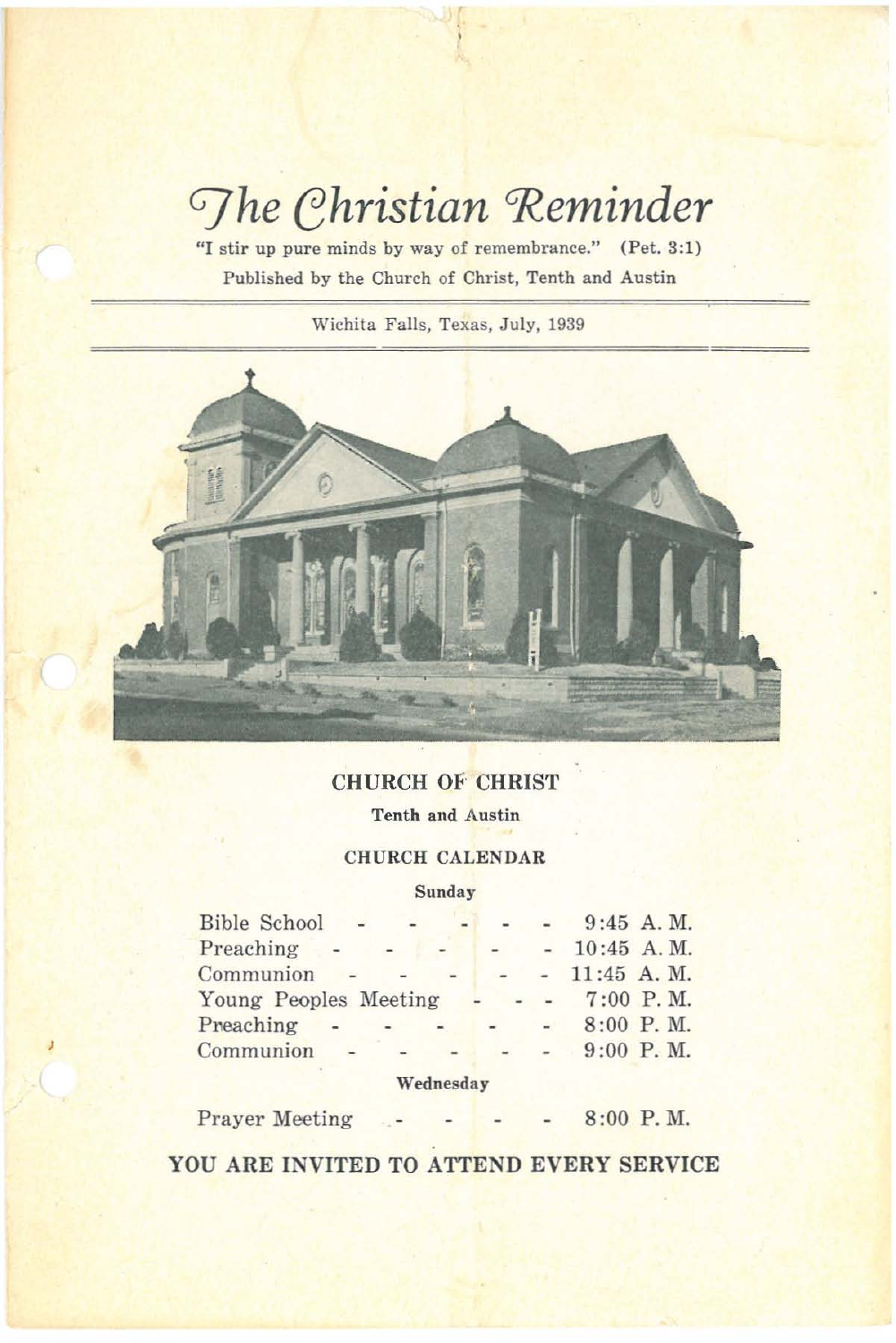# *G]he ehristian 'Reminder Published Monthly by ehurch* of *ehrist*



*Robert* C. *Jones, Editor*

#### SUNDAY SICKNESS

"Morbus Sabbaticus," or Sunday sickness, is a disease which is peculiar to many church members. The symptoms vary but it never interferes with the appetite. Requires no physician. Never lasts more than one day. Always proves fatal in the end to the soul. Fearfully prevalent, destroying thousands every year. The attack comes suddenly on Sunday morning; no symptoms felt Saturday night; patient sleeps well, wakes feeling fine, eats a hearty breakfast, but about church time the attack comes and continues until the services are over for the morning. Then the patient feels easy, eats a hearty dinner. In the afternoon he fee's much better, is able to take a walk, drive, read Sunday papers or even playa round or two of golf; eats hearty supper, but about church time he has another attack and stays at home. He freshed and is able to go to work and does not have any symptoms of the dis- ease until the following Sunday.

#### BUSY MEN

When God wants a man to do important work for his kingdom, he does not call the idle, he calls those who are already engaged in useful service. Amos was busy with his herds when God called him. Elisha was plowing in the field. 'Joseph was on a mission for his father. Moses was keeping the flocks in the desert. Saul was hunting his fathers lost asses. David was tending his fathers flocks. Daniel was serving the king, Peter and James and John were fishing. Matthew was collecting the taxes. Saul of Tarsus was zealously stamping out

what he thought was heresy.<br>So it has always been. Those who are performing well the lowly tasks of life are those whom God calls to the greater tasks. They have been tried and have not been found wanting.<br>This truth is one that should bring

new courage and inspiration to the one who is of necessity engaged in humble tasks. It is not the big task that counts in God's plan for us, but the doing of ou~' task well, what ever it be, whether great or small. The doing well of the lowly task fits one for the accomplishment of the greater. "Thou hast been faithful over a few things; I will make the ruler over many things."

#### **ATTENDANCE**

Church attendance is a duty, an obligation assumed and accepted by every one who becomes a member of the church. It is even more than this, it is a privilege which should be looked forward to with a sense of pleasure. It is a time of communion and fellowship; counsel and friendship of all the mem-<br>bers of the church. Each one needs this stimulus. Furthermore, every one needs the communion with God which can only be obtained by meeting His appointments in His way, God wants our friendship, and He' offers us His in return, The least that any member can render is his personal presence every time. We should recognize our duty in this sphere of life and if possible attend every service.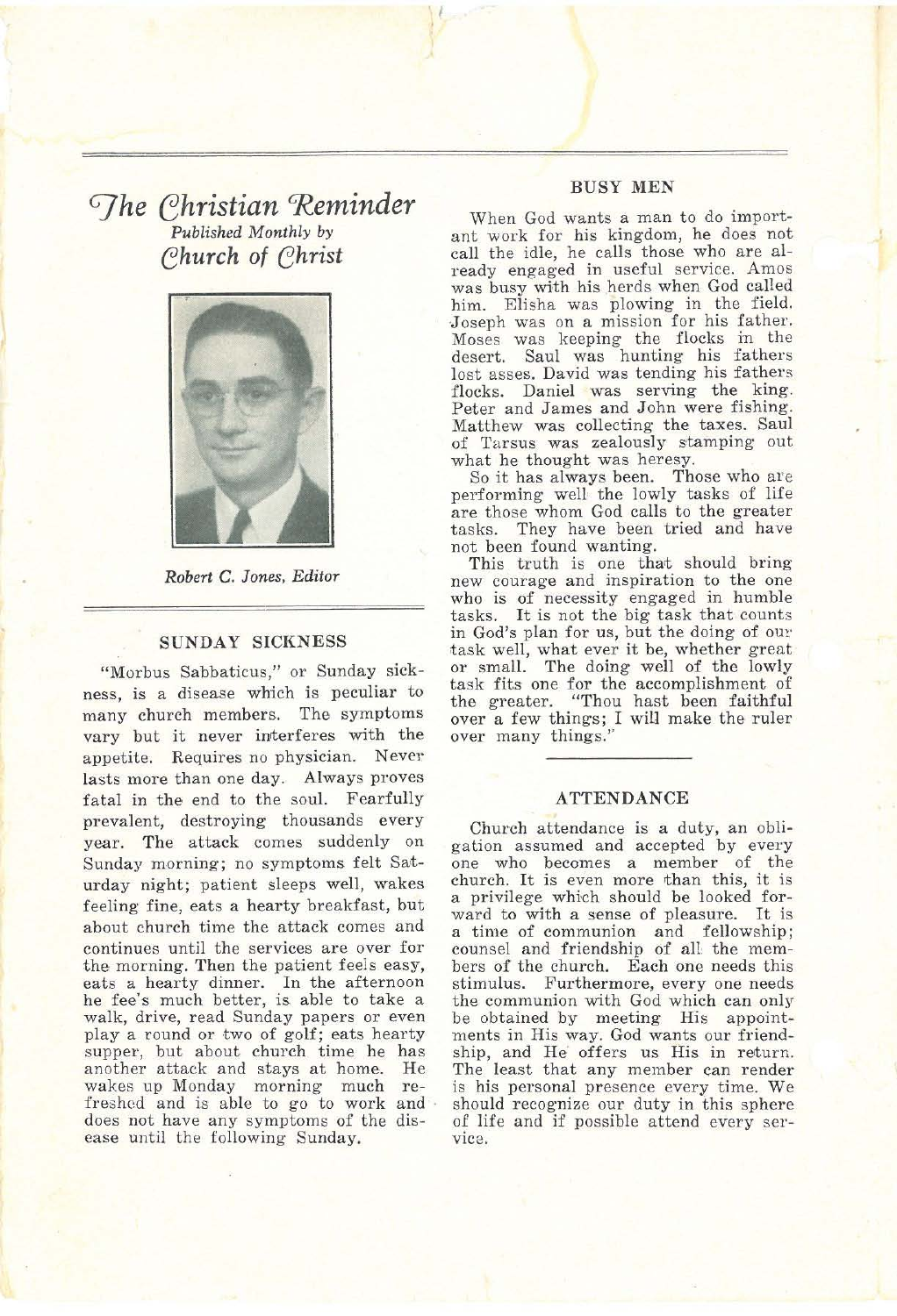#### BE ON TIME

(

In everything we should consider the rights of others. This is true in connection with all church services. One way in which we can show this consideration is to be on time at the services. Where a large number of people are late, it causes confusion and takes up .time that properly belongs to the worship. It is usually just as easy to get to the service on time as it is to get there five minutes late. With very few exceptions we get to work on time and with very time, if we try. It is permissible to be late, but it is never proper.

#### THE EMPTY PEW

The empty pew has an elequent tongue. Though its message is unpleasant, it is one that all may hear. To the preacher, the empty pew says "Your sermon is not worth while." To the visitor it whispers, "You see, we are not quite holding our own." To the treasurer it shouts, "Look out for a deficit." To the ones who are thinking of obeying the gospel, it suggests, "You had better wait a while." "Why don't you miss the services next Sunday, too?" it asks the members who are present. The empty pew speaks against the service. It chills inspiration, smothers hope and dulls the fine edge of zeal. The empty pew is a weight. The occupied pew is a wing.

#### HEAVEN

Who chides a servant for taking away the first course at a feast when the second consists of far greater delicacies? Who then can feel regret that this present world passeth away, when he sees that an eternal world of joy is coming ? The first course is grace, but the second is glory, and that is as much better as the fruit is better than the blossom.

#### NEW MEMBERS

James D. Pendergraft, Route 2, Box 38. Mrs. D, B. Kirby, 112 San Antonio. Mrs. L. Barkley, 1510<sup>1</sup> Filmore.

#### DO WE LOVE THE LORD?

"If you love me, keep my command-<br>ments," Jn. 14:15. " Jn. 14:15.

"He that hath my commandments, and keepeth them, he it is that loveth me," In. 14:2l.

"If a man love me, he will keep my words," In. 14:23. "If ye keep my commandments, ye

shall abide in my love," *3n. 15:10.*

"Whoso keepeth his word, in him verily is the love of God perfected," 1 Jn. 2:5.

"This is the love of God, that we keep His commandments, "1 Jn. 5:3.

"We love Him, because He first loved us. "1 Jn. 4:19.

#### DANCING

Many times has the question been asked: Is it wrong for Christians to dance? Consider the following and you can decide the question for yourself: If you continue to dance you will quit pray~ ing. If you continue to pray you will quit dancing. "Men ought always to pray."

#### SPARKS OF TRUTH

Self-importance doesn't help you to be- come important.

Indicision often comes from indiffer-<br>ence.

To reach the heart of others, speak and act from your own,

He who makes a mouse of himself will be eaten by the cats.

The man who aims at nothing in particular always hits his mark.

What's the use of having a good aim in life if you're out of amunition?

It is much easier to be critical than to be correct.

The church is not a dormitory for sleepers, it is an institution for workers; it is not a rest camp, it is a front line trench.

Life would be a perpetual flea hunt if a man were obliged to run down all the innuendoeS', inveracities, insinuations and misrepresentations which are uttered against him. -H. W. Beecher.